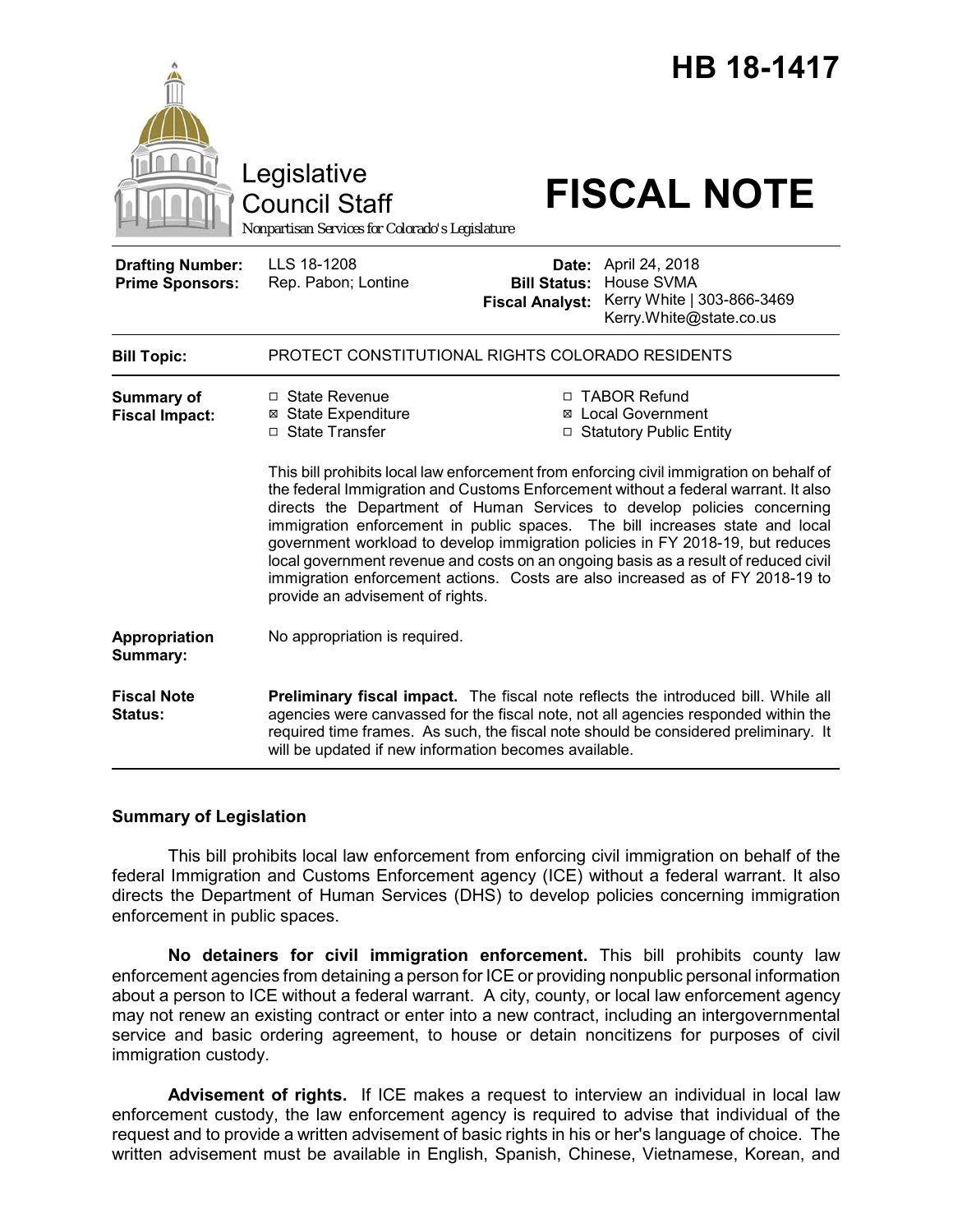April 24, 2018

Amharic. If the individual does not speak one of these languages, the agency must use a professional translation service to read the advisement to the individual. If the individual consents to an interview with ICE, he or she must affirm this consent by signing the advisement. Every individual who is the subject of a detainer request from ICE must be provided the advisement again upon his or her release from jail.

**Policies concerning immigration enforcement in public spaces.** The Department of Human Services, in consultation with appropriate stakeholders, is required to develop and publish model policies for public schools, state-funded colleges and universities, public libraries, public health facilities, shelters, courthouses, probation offices, and entities providing court-ordered classes by June 1, 2019. The policies must limit immigration enforcement on those premises and require a valid federal warrant to provide assistance with immigration enforcement. The stakeholder process must include at least two meetings.

All public schools, public libraries, state-funded colleges and universities, public health facilities, shelters, and courthouses must adopt the model policies or an equivalent policy by September 1, 2019. All probation offices and entities providing court-ordered classes may choose to adopt the model policy or its equivalent.

## **State Expenditures**

In FY 2018-19 only, the bill increases workload for the Departments of Human Services and Public Health and Environment, institutions of higher education, and the Judicial Department to collaborate with other stakeholders, develop model policies, and adopt policies within the required time frames. This workload increase can be accomplished within the existing appropriations of each state agency or institution of higher education.

## **Local Government and School Districts**

In FY 2018-19 only, the bill increases workload for counties that operate public libraries, courthouses, public health facilities, and shelters, as well as school districts, to collaborate with other stakeholders, develop model policies, and adopt policies within the required time frames.

Beginning in the current FY 2017-18, the bill also decreases county revenue, workload, and costs associated with enforcing immigration matters in cases where ICE does not have a federal warrant. For instance, the bill could result in reduced law enforcement efforts to enforce immigration policies, as well as holding fewer individuals in county jail as a result of ICE requests. Estimated costs to house an offender in a county jail vary from \$53 to \$114 per day. Beginning in the current FY 2017-18, workload and costs increase to provide the required advisements and to hire translation services where needed. These impacts have not been estimated.

## **Effective Date**

The bill takes effect upon signature of the Governor, or upon becoming law without his signature.